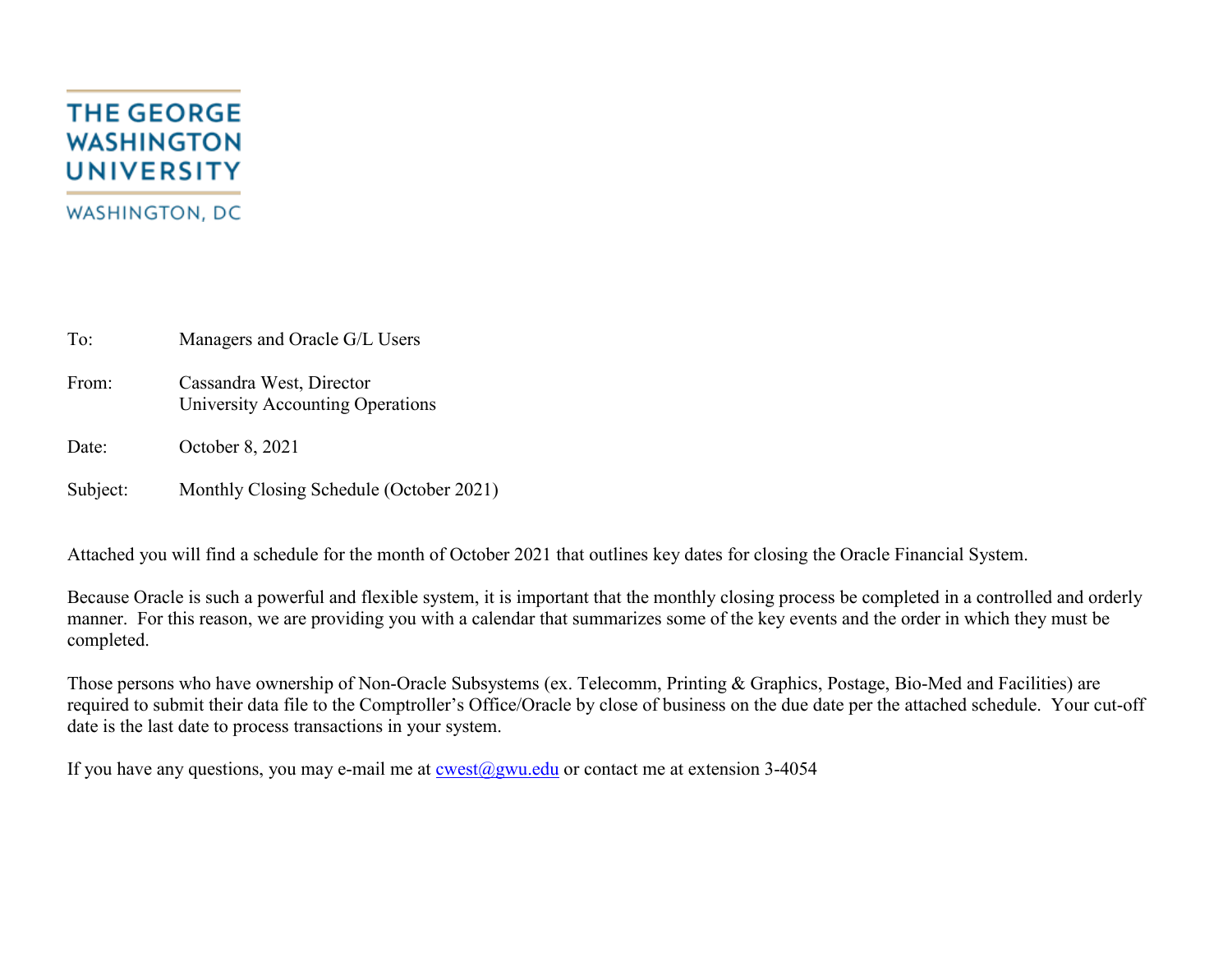| The George Washington University Monthly Closing Schedule |  |  |  |  |  |  |
|-----------------------------------------------------------|--|--|--|--|--|--|
|-----------------------------------------------------------|--|--|--|--|--|--|

| Sunday          | Monday                            | Tuesday         | Wednesday                                                                                                                                                                            | Thursday                                                                                                                                                          | Friday                                         | Saturday        |
|-----------------|-----------------------------------|-----------------|--------------------------------------------------------------------------------------------------------------------------------------------------------------------------------------|-------------------------------------------------------------------------------------------------------------------------------------------------------------------|------------------------------------------------|-----------------|
|                 |                                   |                 |                                                                                                                                                                                      |                                                                                                                                                                   | 1                                              | 2               |
| 3               | $\overline{4}$                    | 5 <sup>5</sup>  | 6                                                                                                                                                                                    | $\overline{7}$                                                                                                                                                    | 8                                              | $\overline{9}$  |
| 10              | $\overline{11}$                   | 12              | 13                                                                                                                                                                                   | 14                                                                                                                                                                | $\overline{15}$<br>Facilities 1st Half Cut-off | $\overline{16}$ |
| $\overline{17}$ | 18<br>Facilities 1st Half Posting | $\overline{19}$ | $\overline{20}$                                                                                                                                                                      | $\overline{21}$                                                                                                                                                   | 22                                             | 23              |
| $\overline{24}$ | 25                                | $\overline{26}$ | 27<br>Telecomm Cut-off<br>Printing & Graphic Cut-<br>off<br>Postage Cut-off<br>Bio-Med Cut-off<br>Facilities 2 <sup>nd</sup> Half Cut-off<br>Telecomm $3^{\rm rd}$ Party Cut-<br>off | 28<br><b>Telecomm Posting</b><br>Printing & Graphic Posting<br>Postage Posting<br>Bio-Med Posting<br>Facilities $2nd$ Half Posting<br>Telecomm $3^{\rm rd}$ Party | $\overline{29}$<br>J/E Cut-off                 | $\overline{30}$ |
| $\overline{31}$ |                                   |                 |                                                                                                                                                                                      |                                                                                                                                                                   |                                                |                 |

**Oct 2021**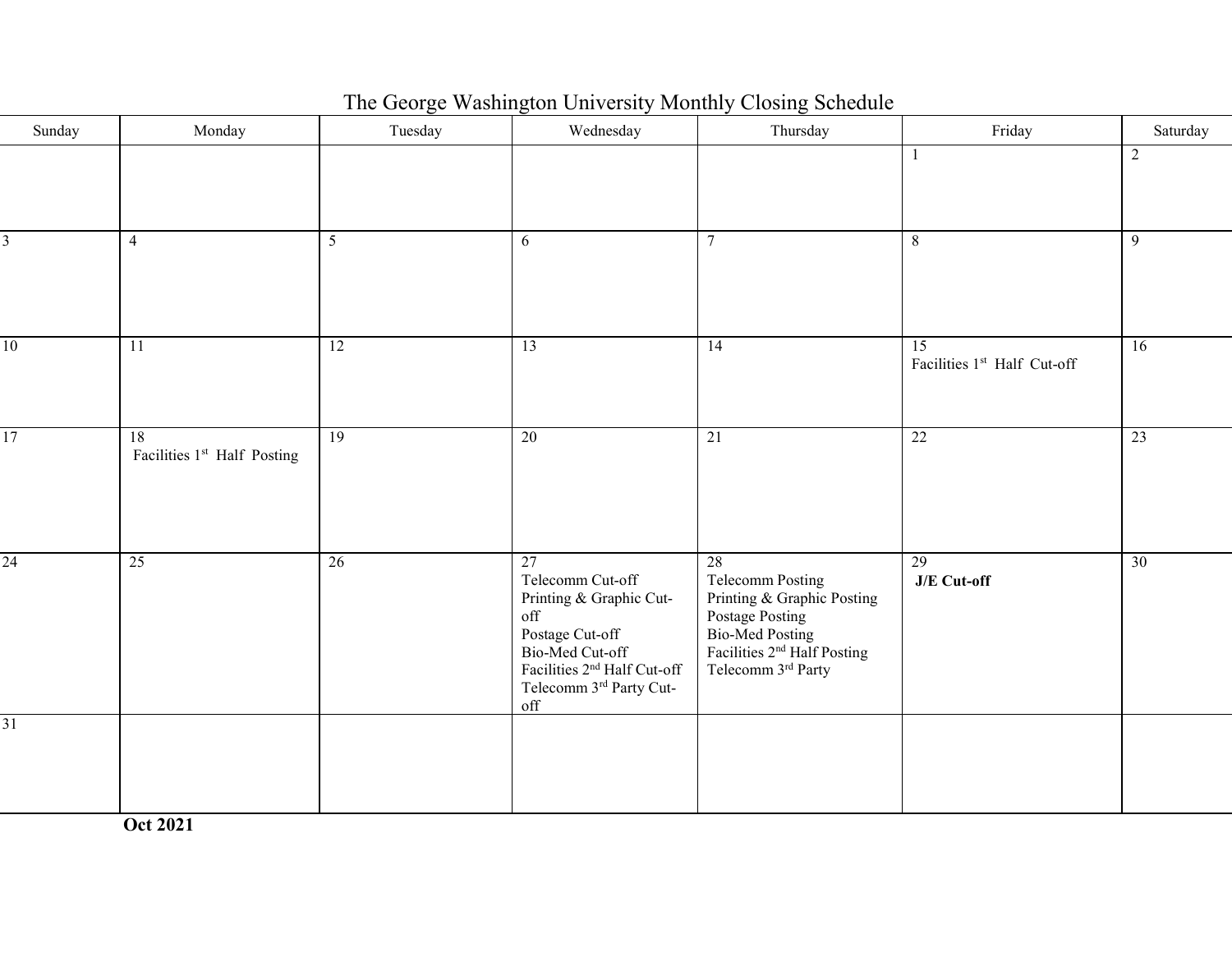## **The George Washington University Comptroller's Office October 2021 Monthly Closing Schedule**

| <b>General Ledger</b>                                                                                                                                                             | Time                                                           | <b>Closing Dates</b>                                                                                                         |
|-----------------------------------------------------------------------------------------------------------------------------------------------------------------------------------|----------------------------------------------------------------|------------------------------------------------------------------------------------------------------------------------------|
| Departmental Journal Entry and Approval Cut-off<br>Oct Unprocessed Manual Departmental J/E's will be rejected<br>Please delete journals and re-key into new period.               |                                                                | $10-29-21$<br>$11-01-21$                                                                                                     |
| <b>Accounts Payable</b>                                                                                                                                                           |                                                                |                                                                                                                              |
| Stipend authorization form due (See calendar on A/P website)                                                                                                                      |                                                                |                                                                                                                              |
| <b>Payroll</b>                                                                                                                                                                    |                                                                |                                                                                                                              |
| (See calendar on Payroll website)                                                                                                                                                 |                                                                |                                                                                                                              |
| <b>Student Accounts Office</b>                                                                                                                                                    |                                                                |                                                                                                                              |
| Cash Receipt-University<br>Credit Card Receipt<br><b>Student Account Cash Receipt</b><br><b>CLOSE AND FINALIZE ALL CASHIERING</b><br><b>SESSIONS BY CLOSE OF BUSINESS</b>         | 4:30 <sub>pm</sub><br>4:30 <sub>pm</sub><br>4:30 <sub>pm</sub> | $10-29-21$<br>$10-29-21$<br>$10-29-21$<br>$10-29-21$                                                                         |
| <b>Oracle Systems Closings</b>                                                                                                                                                    |                                                                |                                                                                                                              |
| <b>Accounts Payable</b><br>Open Period (A/P Nov)<br>Purchasing<br>Open Period (Purchasing Nov)<br>Grants<br><b>Accounts Receivable</b><br>General Ledger<br>Open Period (G/L Nov) | 5:00p<br>$5:00$ pm<br>$5:00$ pm                                | $11 - 01 - 21$<br>$10-29-21$<br>$11 - 01 - 21$<br>$10-29-21$<br>$11 - 01 - 21$<br>$11 - 01 - 21$<br>$11-04-21$<br>$10-29-21$ |
|                                                                                                                                                                                   |                                                                |                                                                                                                              |